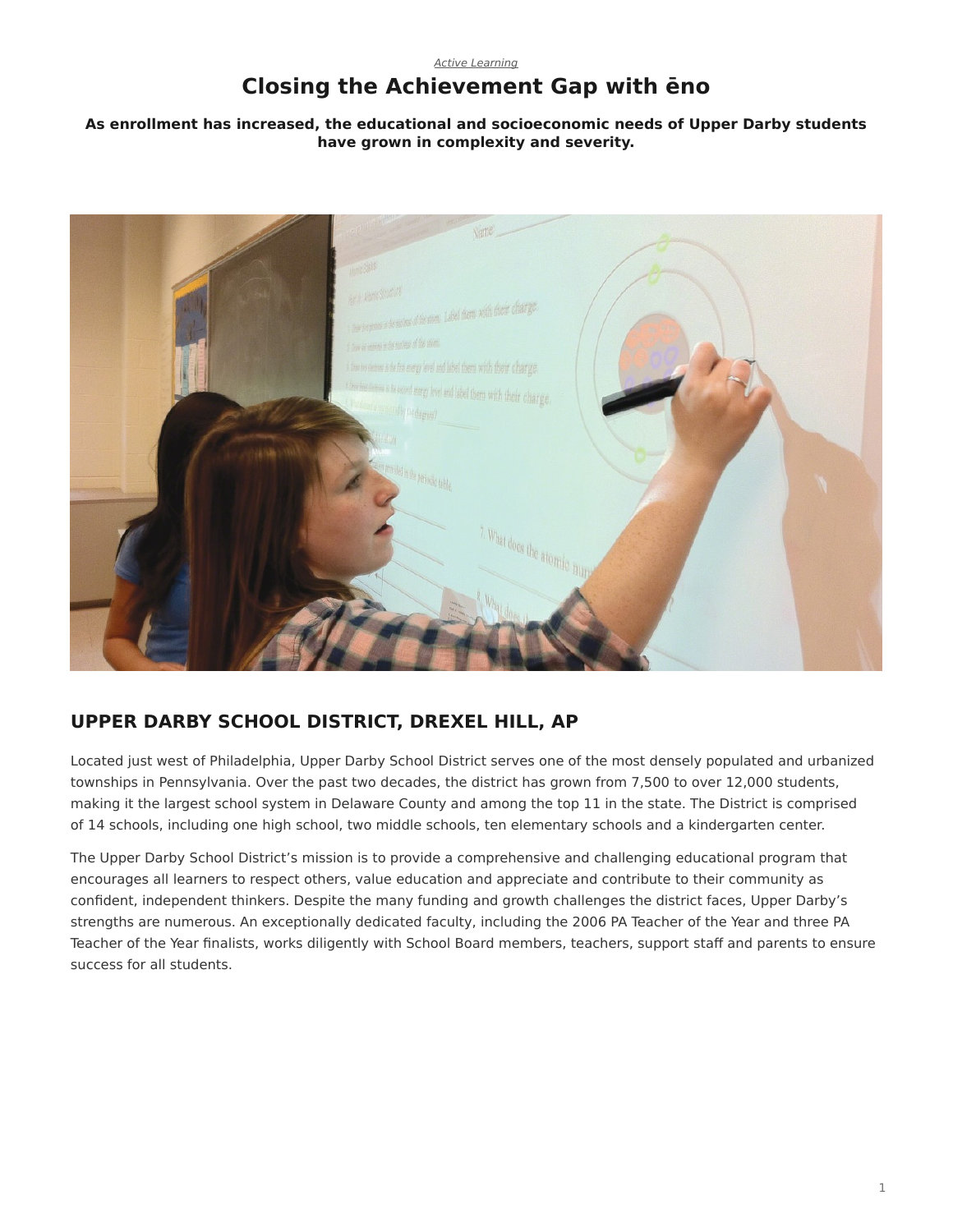### **THE CHALLENGE**

As enrollment has increased, the educational and socioeconomic needs of Upper Darby students have grown in complexity and severity. Almost 50 percent of district students meet the low-income standard set by the Free and Reduced Lunch Program, six schools receive Title I school-wide services and Upper Darby students represent an increasingly diverse population. The district educates over 750 immigrants and refugees who are English Language Learners, making literacy a district-wide initiative.

**ēno empowers teachers to create personalized lessons and resources from scratch, and provides access to a library of curriculum-focused elements customizable to students' needs. All of our content is correlated to state standards, enabling teachers to successfully match objectives within key subject areas.**

**KATHY BLAIR** | Instructional Technology Coach – Upper Darby High School

To address the needs of their diverse, growing student population, over the past five years, the Upper Darby School District designed a system of programs aimed at improving student achievement, ensuring safe schools and addressing school capacity issues. In their ongoing efforts to meet or exceed state core curriculum goals, they set forth a plan of strategies including the use of assessment data to drive instruction, adoption of standards-aligned core curricula and expanded integration and use of education technology.

With a lack of funding and limited staff resources, Upper Darby was faced with the challenge of finding the right technology to meet these lofty academic goals.

### **THE SOLUTION**

The district began to evaluate interactive technology solutions that would allow teachers to deliver core curriculum through personalized lessons that cater to the needs of all learners. Since Upper Darby's classrooms are comprised of students who speak multiple languages and learn at different paces, finding an adaptable interactive solution that would encourage differentiated instruction was essential.

Upper Darby High School Instructional Technology Coach, Kathy Blair, was impressed by the intuitive functionality of Steelcase's [ēno interactive solutions](https://www.steelcase.com/products/whiteboards/) and the easy-to-use lesson development software included with the interactive whiteboard. "ēno empowers teachers to create personalized lessons and resources from scratch, and provides access to a library of curriculum-focused elements customizable to students' needs. All of our content is correlated to state standards, enabling teachers to successfully match objectives within key subject areas." Kathy says, "The ability to customize lessons is a key feature to help teachers connect with an entire class of different types of learners at one time."

Because Upper Darby is faced with limited funding and resources, David Peterkin, District Media Services Coordinator, explained that the staff also focused on finding a solution that was cost-efficient and easy to install. They learned that ēno requires no cables or wires and the technology is driver-based. ēno's Bluetooth® enabled stylus would make installation effortless. From a durability perspective, ēno's Forever Warranty™ ensures the board's e3 environmental ceramicsteel™ surface will last a lifetime. ēno offered a low total cost of ownership and simple installation—two features that make a considerable impact on districts with limited resources.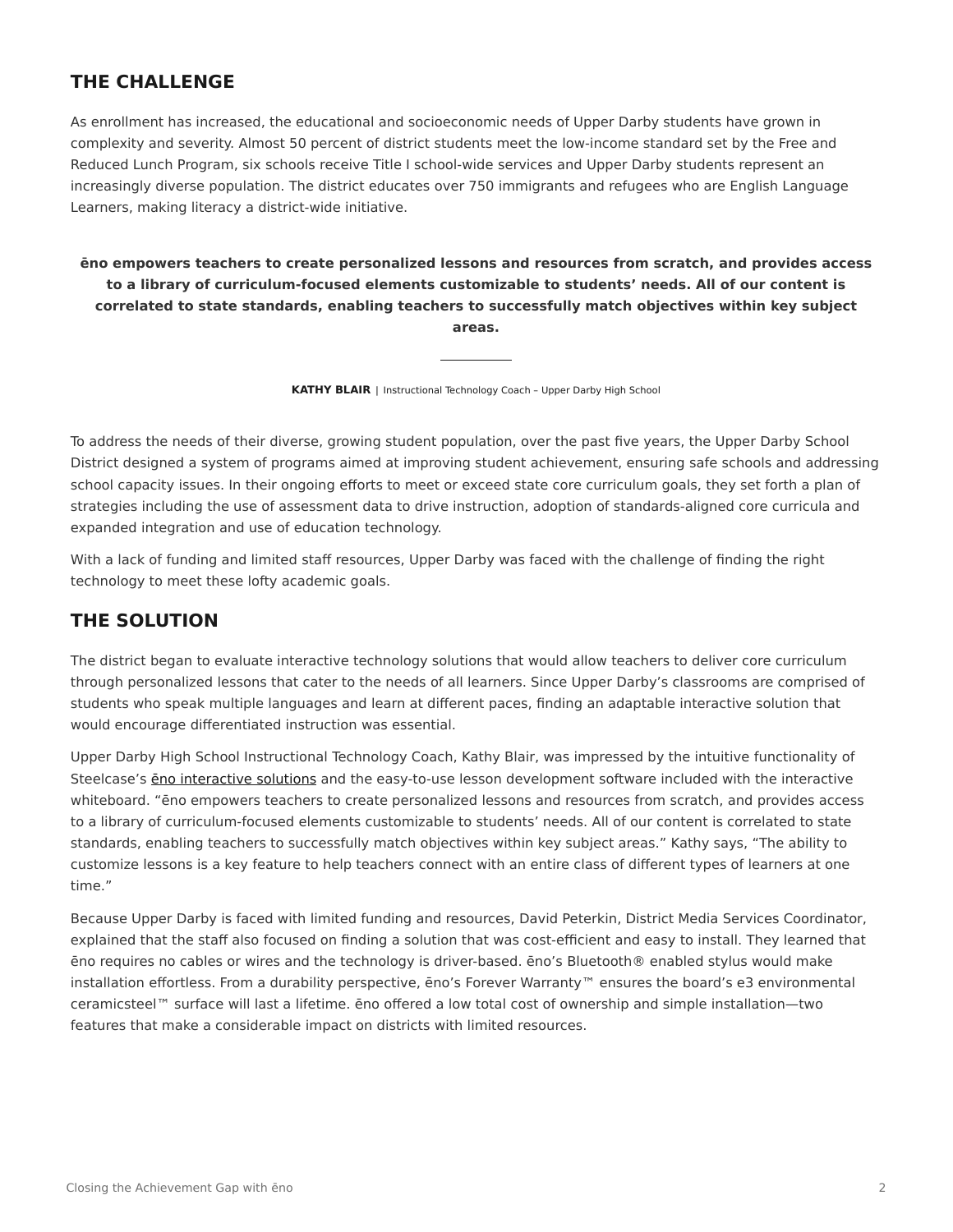Through a combination of federal, state and foundation grants, Upper Darby equipped each of the district's fourteen schools with Steelcase [interactive whiteboards.](https://www.steelcase.com/products/whiteboards/) eno click interactive whiteboards were implemented in Upper Darby's Freshman Academy, a program that is focused on effectively transitioning students from middle to high school and increasing the graduation rate. In addition, Steelcase donated several height-adjustable ēno one solutions to Upper Darby's elementary schools.



#### **THE BENEFITS**

Purchasing technology is only half of the battle for districts. It is essential that teachers learn best practices for integrating interactive whiteboards into lessons to most effectively impact student achievement. Due to time and budget constraints, planning for professional development was a challenge for Upper Darby. David explains how Steelcase helped his district implement training; "Steelcase was very responsive when we reached out for technical support and for professional development. They graciously coordinated on-site technical and instructional workshops led by well-prepared and qualified Educational Consultants. Tech support is always willing to lend a hand to quickly resolve issues. Steelcase is a true partner who cares and equips us with the tools we need to bring teaching and learning success to our district."

Teachers in the district are excited about ēno's immediate positive impact in classrooms. By leveraging personalized lessons, teachers are connecting to their diverse learners at one time. Nancy Mount, a first grade teacher at Primos Elementary School, says, "Since I began teaching with ēno, my students' enthusiasm has dramatically improved. They express their love for ēno on a daily basis. Students react to the interactive lessons as though they are games and offer encouragement to each other as they progress. I hear them supporting their classmates with phrases such as, 'Good try!' 'Great game!' 'Keep trying' or 'You can do it!'" She continues, "As typical first graders, my students have trouble staying in their seats during regular lessons because they are easily distracted. But, when ēno is in use, they become focused as they patiently wait for their turn at the board."